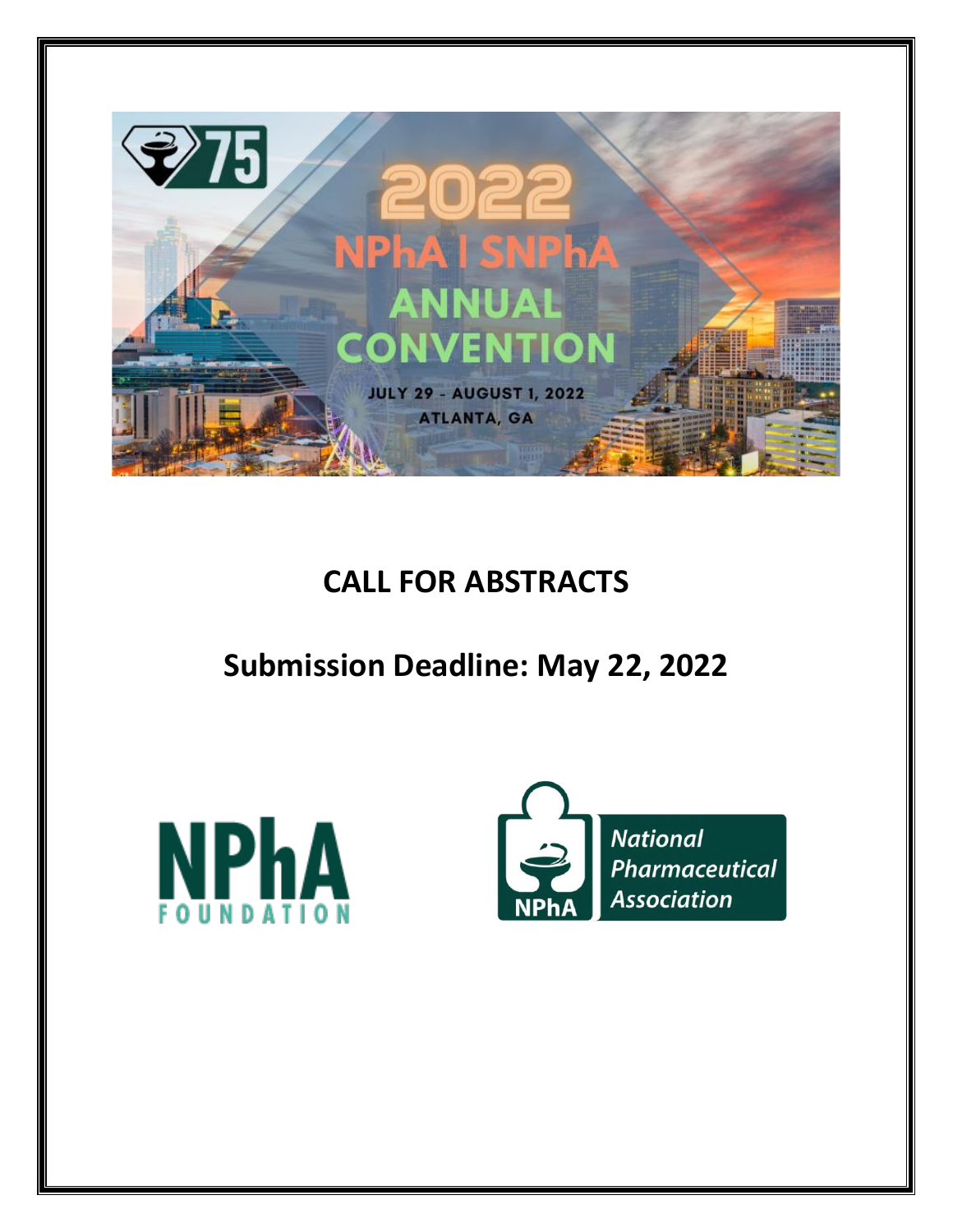The National Pharmaceutical Association (NPhA) and the NPhA Foundation invite you to submit abstracts for the poster presentation session at NPhA's 75th Annual National Convention, to be held in Atlanta, Georgia from July 29 – August 1, 2022. NPhA is dedicated to representing the views and ideals of minority pharmacists on critical issues affecting health care and pharmacy, as well as advancing the standards of pharmaceutical care among all practitioners.

### **ABSTRACT SUBMISSION INSTRUCTIONS AND GUIDELINES**

Abstracts addressing health disparities and health initiatives that impact minority and disadvantaged patients are strongly encouraged. Selected abstracts will be eligible to present at the poster session, which will occur during the 2022 Convention.

Abstracts will only be accepted via electronic submission. **Abstracts that do not conform to official guidelines will not be accepted.**

A presenting author is *REQUIRED* to be a current member of the Student National Pharmaceutical Association (SNPhA) or NPhA. Presenting authors must also register to attend the 2022 Convention to present the poster. Abstracts will not be considered without receipt of an Abstract Submission Form from the author(s).

- **DEADLINE:** All abstracts and submission forms must be submitted through the online submission form at [https://nationalpharmaceuticalassociation.org/SubmitAbstracts,](https://nationalpharmaceuticalassociation.org/SubmitAbstracts) or via email to Dr. Trishia E. Shaw at [trishia.shaw@npha.net,](mailto:trishia.shaw@npha.net) no later than **11:59PM EDT on Saturday, May 21, 2022.** No corrections will be allowed once submitted.
- **ELIGIBILITY:** All abstracts should represent the mission of NPhA/SNPhA and health disparate communities.
- **ACKNOWLEDGEMENT:** All abstracts will receive notification of receipt no later than **2 weeks after submission**. Notification of acceptance will be sent in time to help inform your Convention travel plans. All notifications will be made via email from [trishia.shaw@npha.net.](mailto:trishia.shaw@npha.net)
- **SUBMISSION REQUIREMENTS:** Please submit abstract via the online form located at <https://nationalpharmaceuticalassociation.org/SubmitAbstracts> or via the attached form. Abstracts will not be processed for review if they are not submitted using these methods.

### **ABSTRACT INSTRUCTIONS**

- Maximum of 300 word count (excluding title, authors, section titles, affiliations, and mention of grant support). Define all abbreviations the first time they appear in the abstract.
- Avoid formulas.
- Do not include references or credits.

National Pharmaceutical Association ● 10810 N. Tatum Blvd, Ste 102-965 ● Phoenix, AZ 85028 ● USA Tel: 480.405.9291 ● Web: nationalpharmaceuticalassociation.org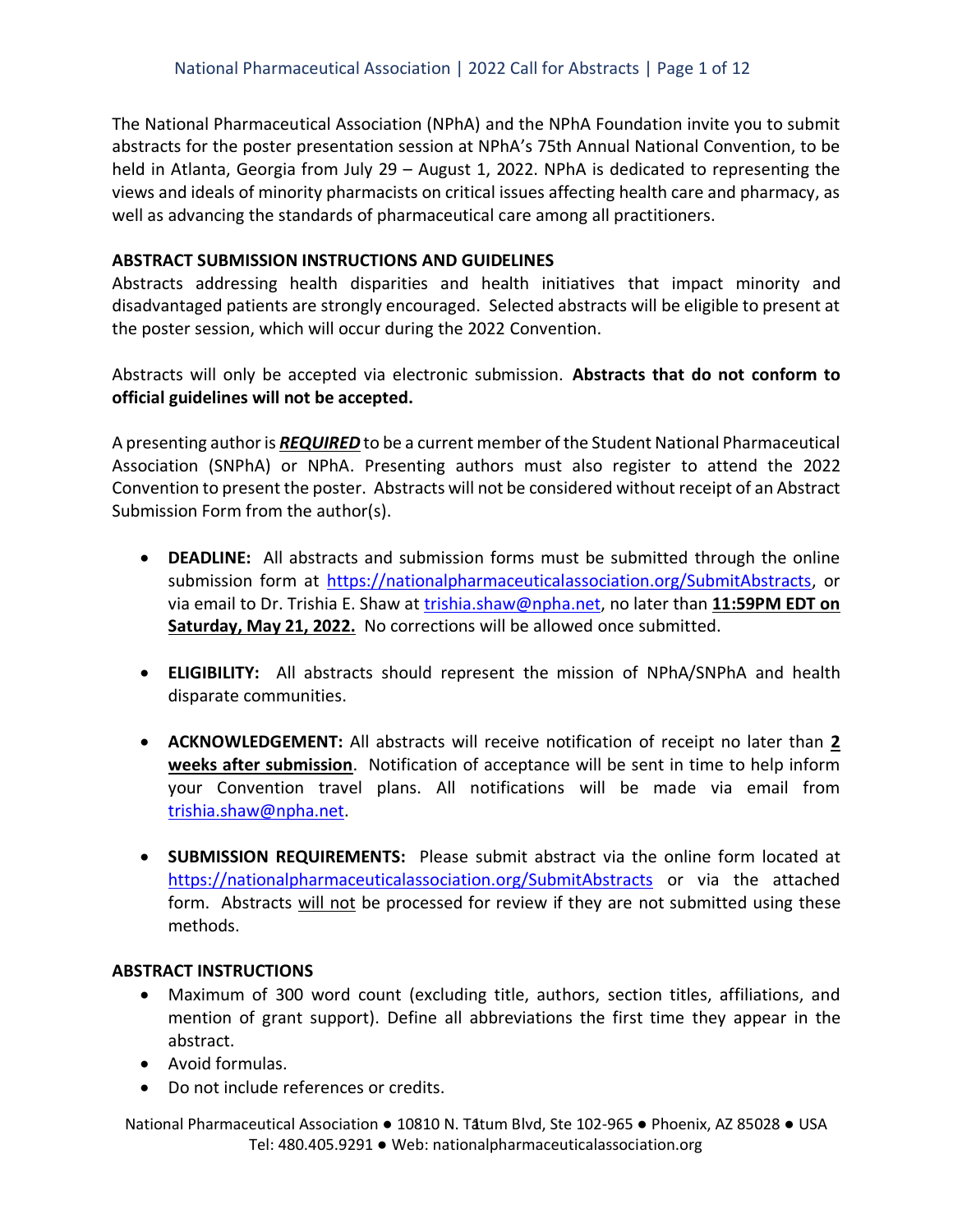- Single space all typing; double space between paragraphs/sections.
- To maintain legibility, avoid use of ornate or script fonts. Block fonts like Arial, Calibri or conservative serif types like Times New Roman and Bookman read well. Please submit abstracts with a 12-point font using sans or serif type.

| Figure 1: Sample Fonts (all fonts shown at 12 pt) |                        |         |         |  |
|---------------------------------------------------|------------------------|---------|---------|--|
| Arial                                             | <b>Times New Roman</b> | Bookman | Calibri |  |

- Proofread the abstract carefully before submitting; no corrections will be allowed.
- Submit electronic version of abstract. If submitting via email, file must be in a PCcompatible format, preferably Microsoft® Word.

**\*\*Abstracts will be peer-reviewed for content, quality, topic applicability, and appropriateness to the mission and purpose of NPhA/SNPhA. Authors may submit more than one abstract, but must do so using separate forms. It is important to note that submission of an abstract** *does not* **guarantee selection to present poster during the 2022 Convention.**

**\*\*\*Abstracts with a focus on Best Practices and Research during the COVID-19 Pandemic as well as abstracts with a focus on racial disparities in healthcare and/or inequities in health care will be given higher priority for selection to present.\*\*\***

Please submit completed forms no later than **11:59PM EDT on May 21, 2022.**

Any questions regarding the abstract submission process should be directed to Dr. Trishia E. Shaw via email [\(trishia.shaw@npha.net\).](mailto:trishia.shaw@npha.net))

### **See Guidelines & Sample Research and or Clinical Practice/Project Abstracts below:**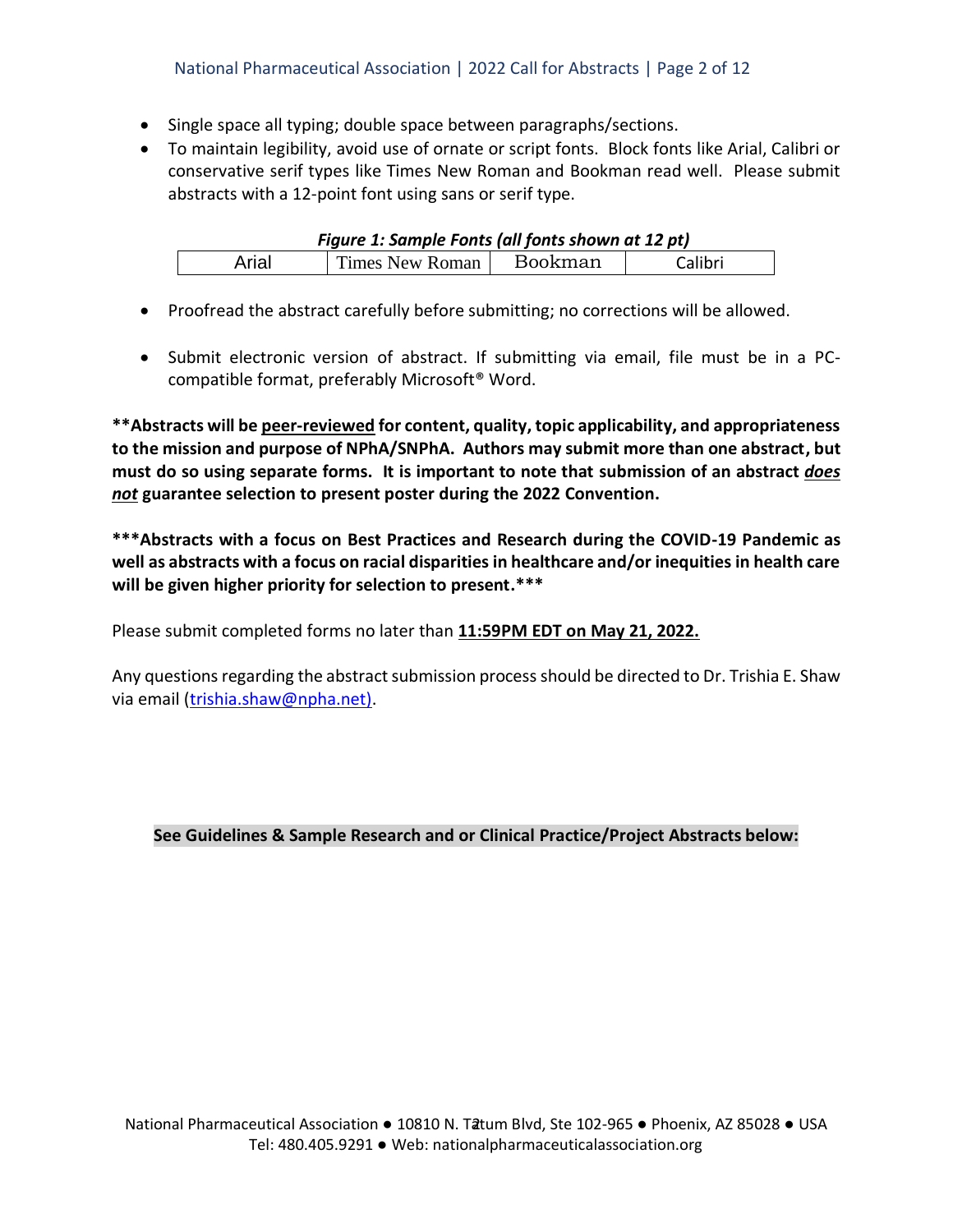## **RESEARCH Abstracts must be organized using the following format:**

- **Title** (upper-case letters) maximum 60 characters
- **Author(s)** (upper and lower-case letters) who have significantly contributed to the work; optimal limit 5-10
	- o Presenting author must be listed first
	- $\circ$  For each author, include first and second initials and last name. Separate authors with semi-colon
	- o Include titles after each person's name, separated with commas **Example:** KP Lewis, PharmD, CACP, BCACP, CPP; NV Nickson, MD; SB Levee, PhD
- **Affiliation(s)**
	- $\circ$  List institution(s) where work was performed. Present affiliation information in a new line immediately following author line and include author initials following affiliation

### **Example:**

KP Lewis, PharmD, CACP, BCACP, CPP; NV Nickson, MD; SB Levee, PhD Campbell University (KPL); No Way Around It (NVN, SBL)

- **Purpose** (header in upper-case letters)
	- $\circ$  Explain the importance of the research or activity to include objectives, goals and purpose
- **Design Methods** (header in upper-case letters)
	- $\circ$  Briefly explain the procedure and strategy used to gather the information presented
- **Results/Expected Results** (header in upper-case letters)
	- $\circ$  What did you find when you performed the analysis of the information presented?
- **Discussion/Conclusion** (header in upper-case letters)
	- o How does the result address the hypothesis?
	- $\circ$  How do the reported findings contribute to the knowledge in the respective field?
- **Mention of Grant Support** (where applicable)
	- o Authors are encouraged to acknowledge grant support for work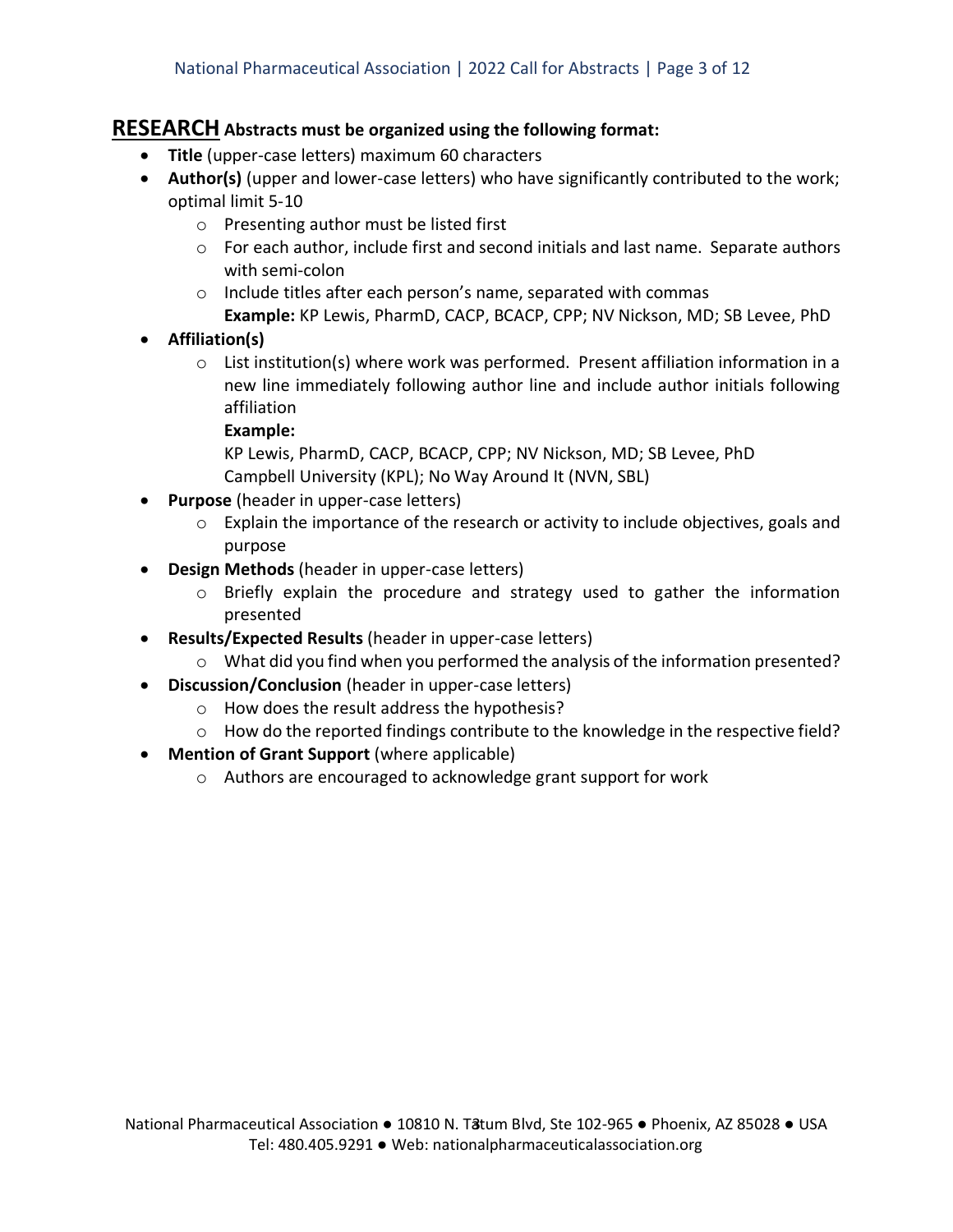## USE OF PICTORIAL AIDS TO IMPROVE ADHERENCE IN LOW LITERACY

### KP Lewis, PharmD, CACP, BCACP, CPP

Campbell University College of Pharmacy and Health Sciences; Southern Regional Area Health Education Center

### PURPOSE

Medication adherence and patient education are of utter importance in the management of disease states; an important aspect of medication adherence is health literacy. Conveying information to improve adherence to patients who have low literacy levels is a challenge. This study was conducted to assess the improvements in clinical outcomes, medication adherence and patient satisfaction with the use of a pill box using pictorial aids.

### DESIGN METHODS

Patient literacy level assessed by the library staff and physician, then referred to pharmacy for education on disease states (diabetes, hypertension, hyperlipidemia) and importance of adhering to medications as prescribed. A usual pill box was modified for the patient using pictorial aids. Patient's blood pressure, blood sugar averages will be assessed at baseline and weeks 2, 4, 8, and 12. Patient satisfaction will be assessed at week 12. Medication adherence is assessed via pill counts at each visit.

### RESULTS/EXPECTED RESULTS

Patient's blood pressure and fasting blood sugar was lower at weeks 2 and 4 compared to baseline. It is expected that the patient's blood pressure and blood sugars will remain lower than baseline with continued adherence. It is also expected that the patient will still be using and will be satisfied with the modified pill box at the 12-week period.

### DISCUSSION/CONCLUSION

Modification of "conventional" educational methods and appropriate education can effectively improve a patient's medication adherence. This, in turn, ultimately improves outcomes. This process can hopefully be expanded to others with low health literacy or other literacy issues.

\***Financial Disclosure Box**: Nothing to disclose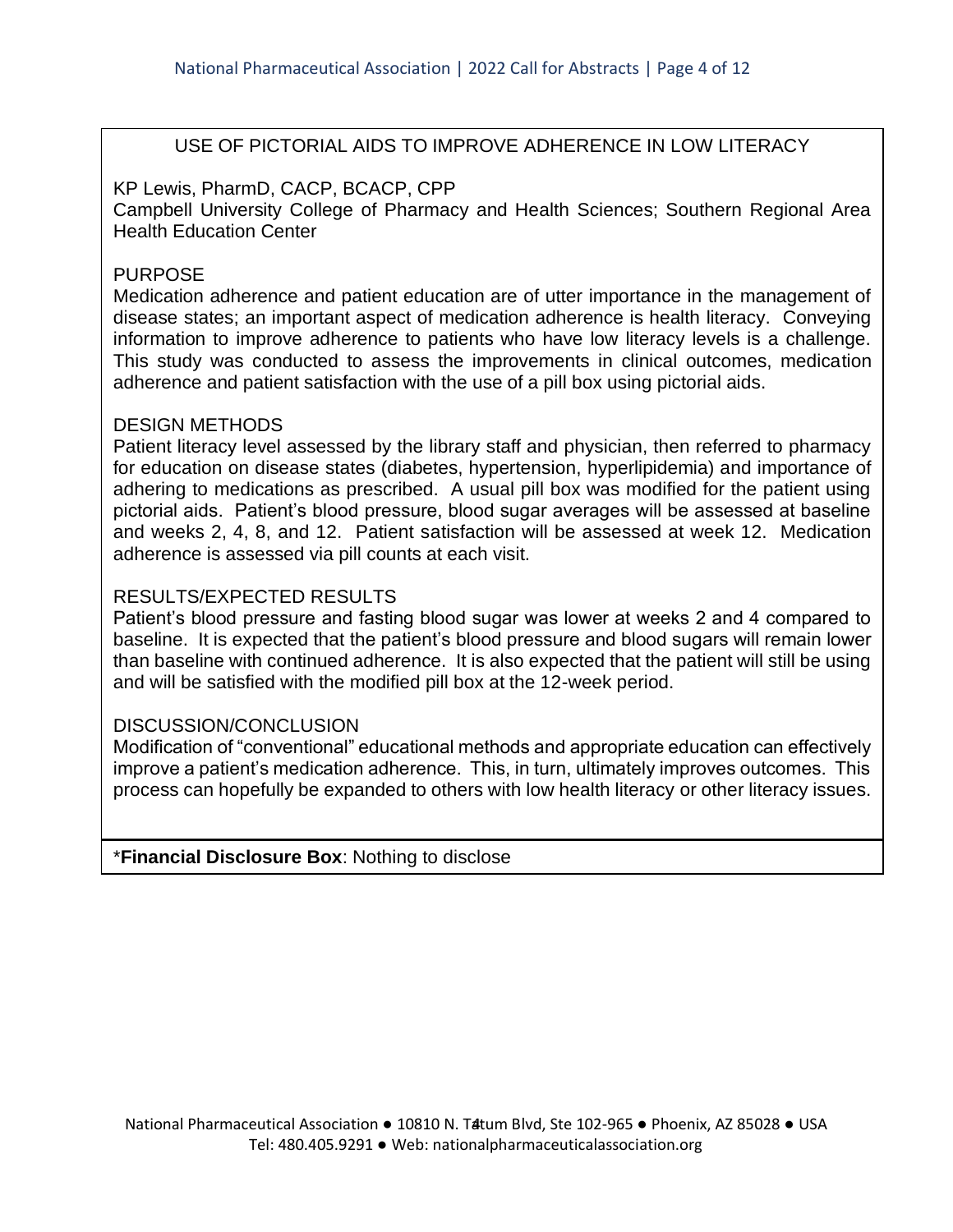# **CLINICAL PRACTICE/PROJECTS abstracts must be organized using the following**

## **format:**

- **Title** (upper-case letters) maximum 60 characters
- **Author(s)** (upper and lower-case letters) who have significantly contributed to the work; optimal limit 5-10
	- o Presenting author must be listed first
	- $\circ$  For each author, include first and second initials and last name. Separate authors with semi-colon
	- o Include titles after each person's name, separated with commas **Example:** KP Lewis, PharmD, CACP, BCACP, CPP; NV Nickson, MD; SB Levee, PhD
- **Affiliation(s)**
	- o List institution(s) where work was performed. Present affiliation information in a new line immediately following author line and include author initials following affiliation

### **Example:**

KP Lewis, PharmD, CACP, BCACP, CPP; NV Nickson, MD; SB Levee, PhD Campbell University (KPL); No Way Around It (NVN, SBL)

- **Purpose** (header in upper-case letters)
	- $\circ$  Explain the importance of the research or activity to include objectives, goals and purpose
- **Project Description** (header in upper-case letters)
	- o Describe the problem/issue to be considered, the key factors underlying the issue
	- o Give information on the Best Practice Guidelines used to address the problem/issue and protocols used to incorporate these guidelines into practice (for clinical practice submission)
	- $\circ$  Implications and recommendations for clinical practice moving forward (for clinical practice submission)
	- o Give outcomes associated with your project/event
- **Mention of Grant Support** (where applicable)
	- o Authors are encouraged to acknowledge grant support for work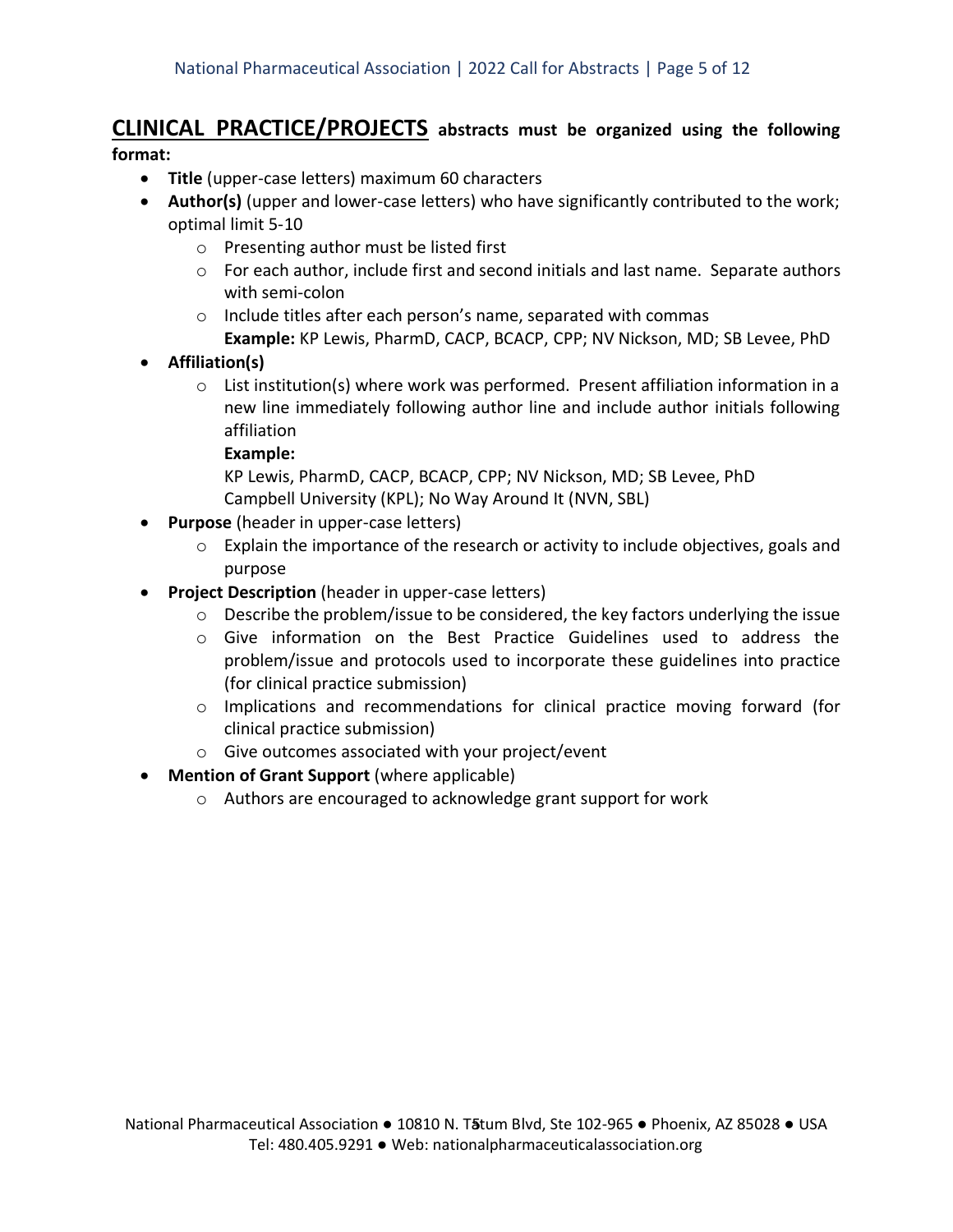IMPLEMENTATION OF A PHARMACY STUDENT-HIGH SCHOOL STUDENT MENTOR PROGRAM

HN Knox, PharmD Candidate; PO Weekly, PharmD Candidate; TP Yew, PharmD Campbell University College of Pharmacy and Health Sciences (HNK, TPY); Buies Creek High School (POW)

### PURPOSE

To establish a mentor program between current pharmacy students and those interested in the career of pharmacy.

### PROGRAM DESCRIPTION

The program was created to inspire and encourage young men and women to achieve their goals and pursue a career in pharmacy. Pharmacy students and high school students signed up to participate in the program. The number of participants was limited to 15 for this pilot program. Activities were planned throughout the year in order to allow the mentors and mentees to interact in various capacities. Activities included: shadow days in pharmacy classes, career awareness day and tutoring. Once a quarter, student topic discussions were led by the pharmacy students to increase students' skills in communicating and collaborating. Fifteen high school young men and women signed up to participate, along with 20 pharmacy students (5 students had 2 mentors). The pilot is set to end May 2013. Both mentor and mentee satisfaction with the program and suggestions will be obtained.

PROJECT OUTCOMES

To be presented at the National Meeting.

**Note:** For presentation projects that do not report data, please give a full description of the activity and its implications and results.

**FINANCIAL DISCLOSURE BOX\*:** North Carolina Diversity grant recipient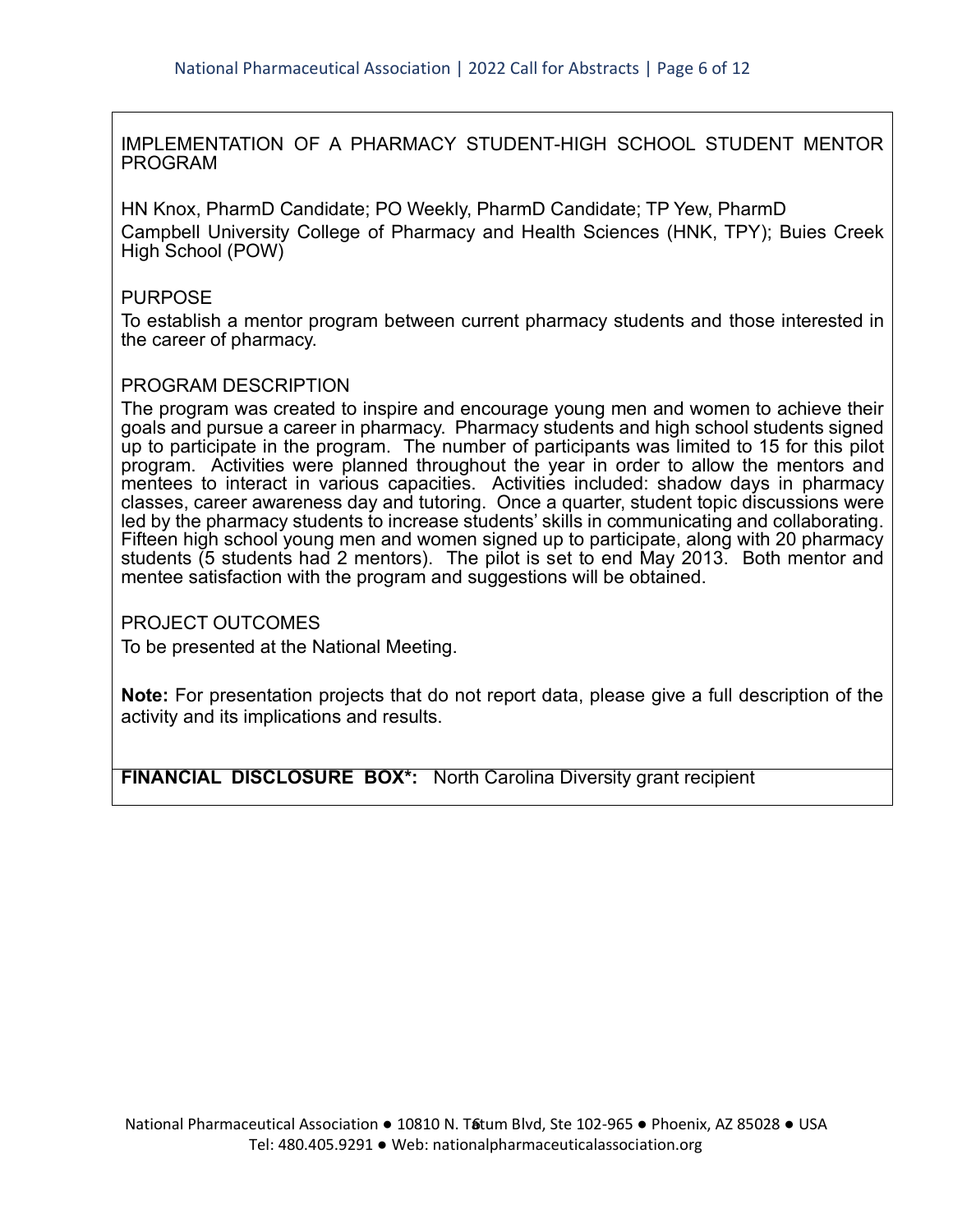### **ABSTRACT EVALUATION CRITERIA**

Abstracts should be developed to meet the following technical review criteria:

- 1. Importance and relevance of topic
- 2. Adherence to the National Pharmaceutical Association's mission to serve underserved communities
- 3. Innovation and contribution to knowledge base
- 4. Clarity and completeness which includes the following: overall quality, purpose and objective, theoretical and/or applied focus, research/activity methods, findings, and potential practical application
- 5. Well organized and clearly written
- 6. Potential contributions of the study to science/society
- 7. Research design:
	- a. Explicit background information
	- b. Sufficient information about the data collection and analysis procedures (if applicable)
- 8. Results:
	- a. Discussion of empirical studies, or in the case where the study has not yet been carried out, details of any predictions about the expected direction of the findings.
	- b. Results likely to be of value to the field

### **AWARDS INFORMATION**

The NPhA Foundation offers awards for the hard work and dedication of deserving SNPhA members. **STUDENT** presenters are eligible to receive the Poster Presentation Award/Recognition. Posters evaluated and presented may be eligible to receive:

- $\bullet$  1<sup>st</sup> place: \$500
- $\bullet$  2<sup>nd</sup> place: \$250
- $\bullet$  3<sup>rd</sup> place: \$100

Award determination will be based on the evaluations of specified judges at the poster sessions at the 2022 Convention.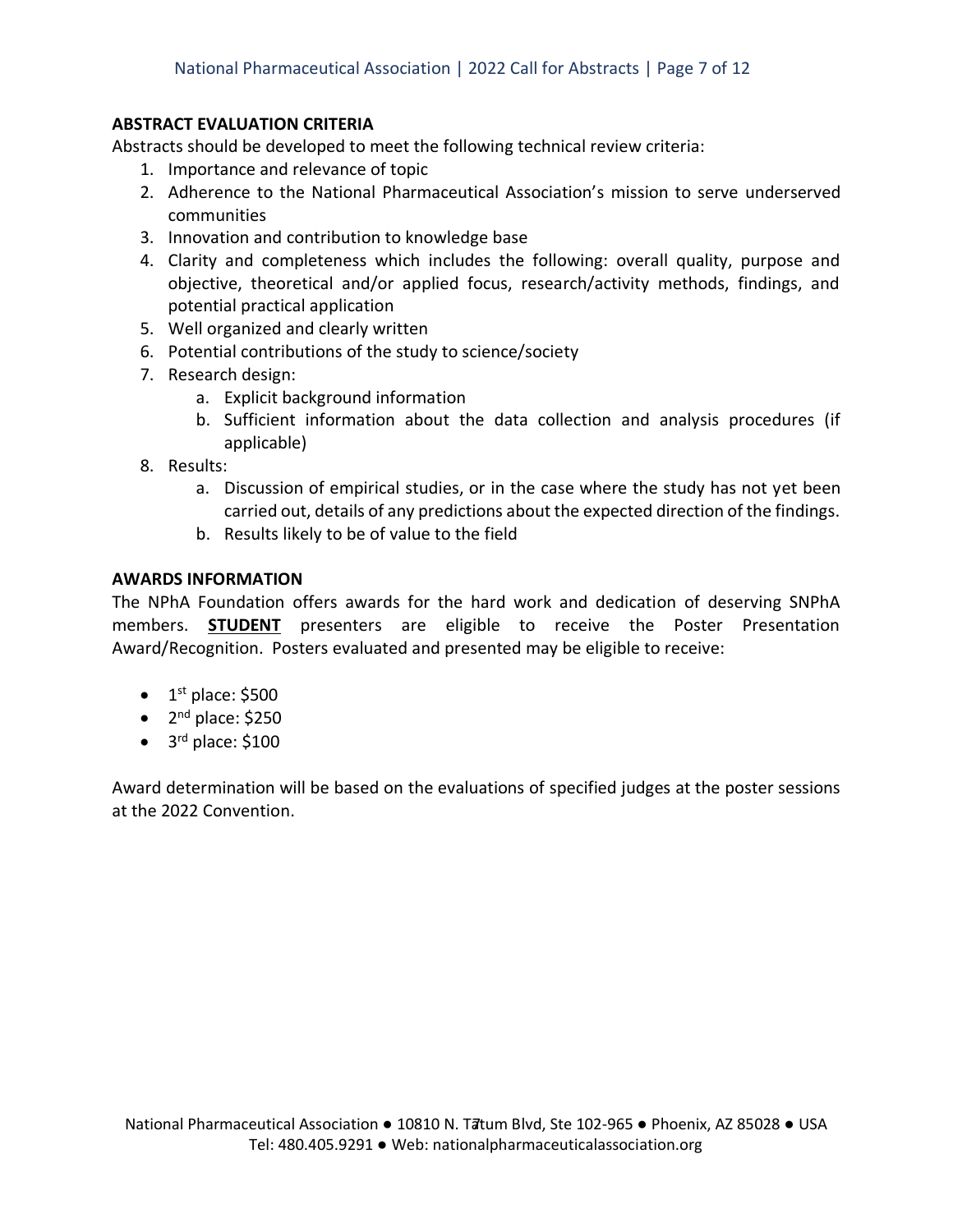

### **National Pharmaceutical Association Abstract Submission Form**

### **Presenter Information**

| Name and Degree(s):    |  |
|------------------------|--|
| Organization:          |  |
| Job Title:             |  |
| <b>Street Address:</b> |  |
| City:                  |  |
| State:                 |  |
| Postal Code:           |  |
| <b>Email Address:</b>  |  |
| Telephone:             |  |

(Check one) I am currently a:  $\square$  STUDENT PHARMACIST  $\square$  PRACTICING/RETIRED PHARMACIST

**Abstract Type:** Please select an appropriate category for your abstract submission (check one)

RESEARCH CLINICAL PRACTICE/PROJECT

**Abstract Title**

**Author(s) and Affiliation(s)**

National Pharmaceutical Association ● 10810 N. T&tum Blvd, Ste 102-965 ● Phoenix, AZ 85028 ● USA Tel: 480.405.9291 ● Web: nationalpharmaceuticalassociation.org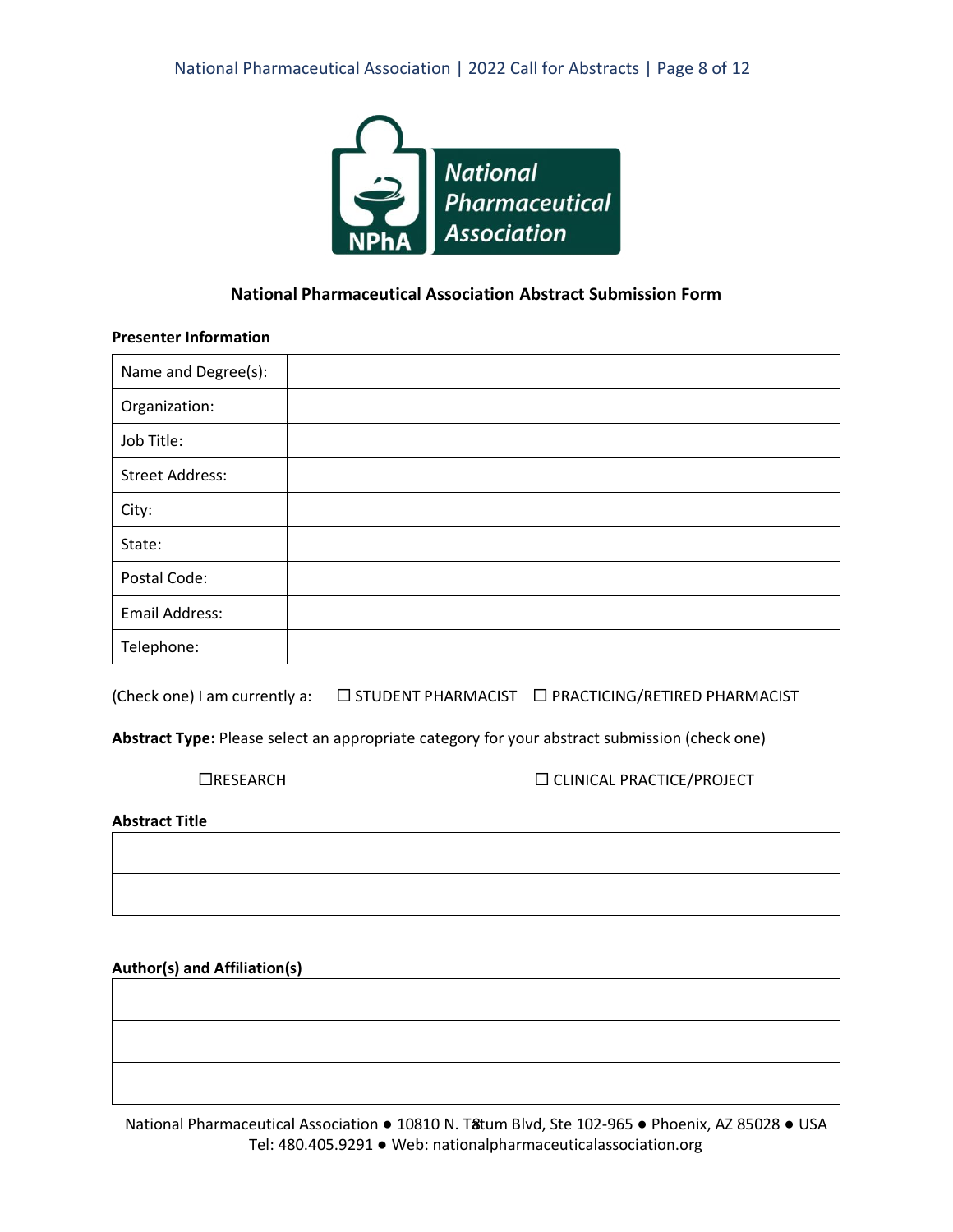**Please submit the abstract (no more than 300 words) typed or printed to ensure an accurate listing in the program. Abstract examples are found on pages 4 and 6 of this packet.**

\*Financial Disclosure Box: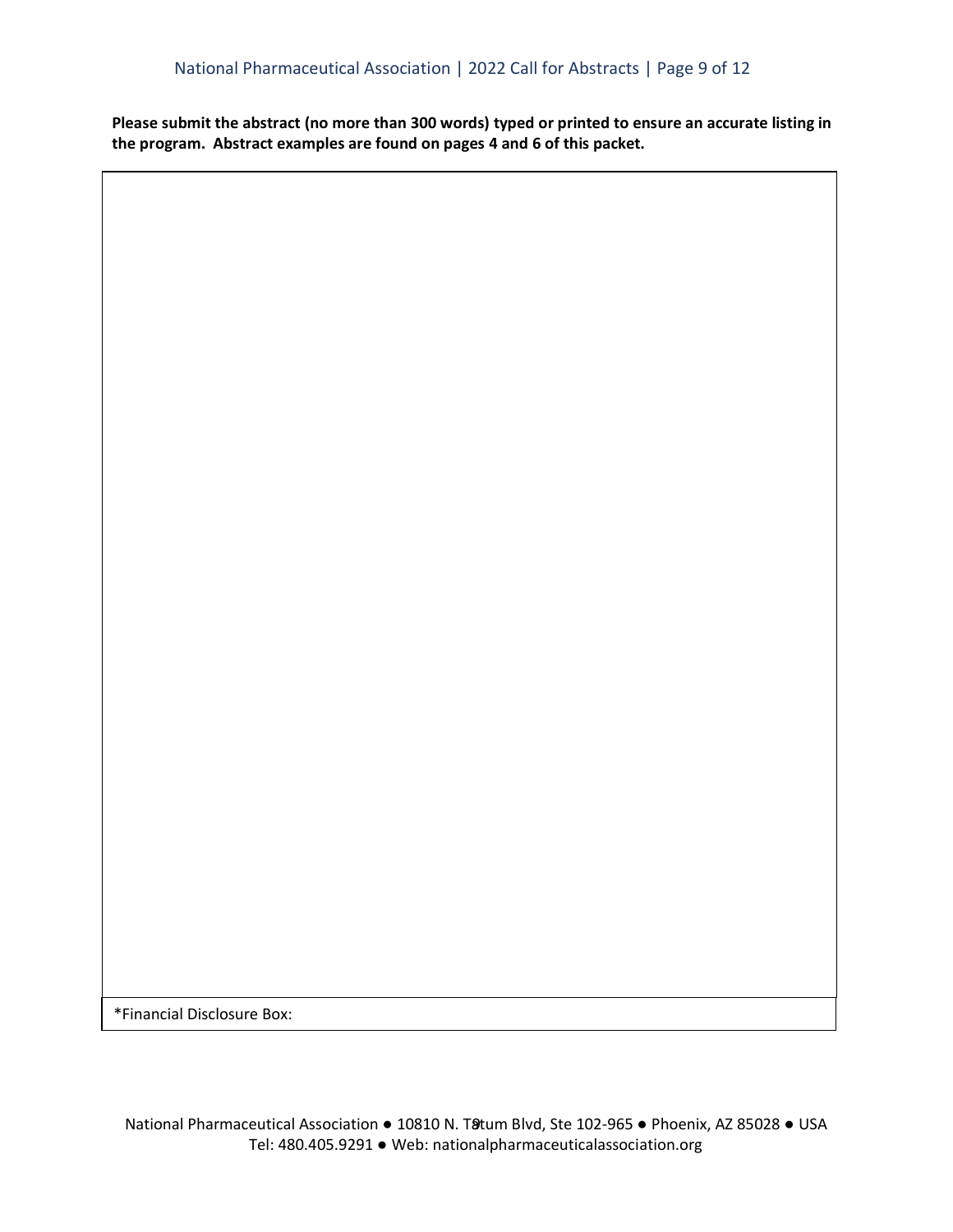### **FINANCIAL DISCLOSURE POLICY**

The National Pharmaceutical Association is required to disclose to our attendees any significant financial interest or arrangement with any organization or institution whose products or services are being discussed in a session. Financial interest or relationship can include: contracts; grants; employment; consultant fees; ownership or partnership; stock or bond holdings; and other remuneration (for example honoraria and travel expenses).

Having a significant financial interest does NOT prevent an individual from presenting at a session nor does it prevent us from accrediting the activity for continuing education credits. However, the existence of the relationship must be known to the audience prior to the session, so that the audience may form their own judgments about the presentation.

Any such financial interest or arrangement will be disclosed to our National Meeting participants in the Conference Program or through other appropriate means.

#### **FINANCIAL DISCLOSURE STATEMENT**

I have read the National Pharmaceutical Association's policy on full disclosure and I declare that (initial):

- I DO NOT have any significant financial interest, arrangement, or affiliation with any organization or institution whose products or services are being discussed in this session.
- \_\_\_\_\_\_\_\_ I HAVE a significant financial interest, arrangement, or affiliation with an organization or institution whose products or services are being discussed in this session. I understand that I must disclose this information to the participants who attend my session. PLEASE COMPLETE THE NEXT TWO STEPS:
	- 1. Below, list the financial interest, arrangements or affiliations as well as the nature of the relationship with each institution, such as contracts, grants, employment, consultant fees, ownership or partnership, stock or bond holdings, and other remuneration (for example honoraria and travel expenses).
	- 2. On the Abstract Submission Form within the abstract box, you must fill in the Financial Disclosure Box\* with the name of the Organization/Institution whose products or services are being discussed.

| Name of presenter (please print or type) | <b>Signature of presenter</b>           | Date |
|------------------------------------------|-----------------------------------------|------|
| ORGANIZATION/INSTITUTION                 | RELATIONSHIP (grants, employment, etc.) |      |
|                                          |                                         |      |
|                                          |                                         |      |
|                                          |                                         |      |

The financial disclosure statement **MUST** be filled out completely and signed before any abstract will be reviewed. Incomplete or illegible forms will be returned and not accepted.

National Pharmaceutical Association ● 10810 N. Thum Blvd, Ste 102-965 ● Phoenix, AZ 85028 ● USA Tel: 480.405.9291 ● Web: nationalpharmaceuticalassociation.org